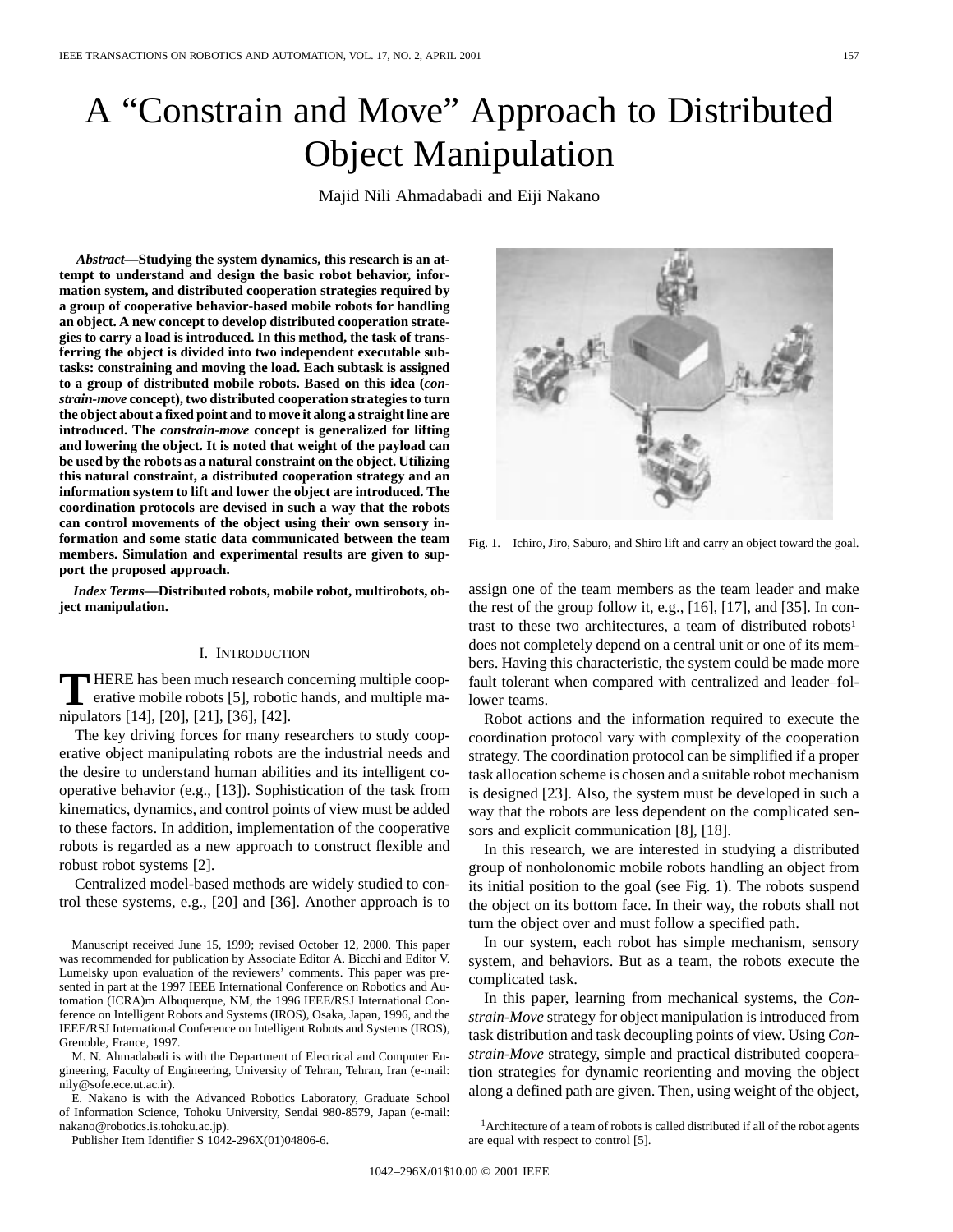

Fig. 2. Schematic view of the robot arm.

the proposed idea is generalized for constructing distributed object lifting protocols. In all strategies, the task mechanism and the robot hardware are exploited as the resources to simplify the system. Simulation and experimental results are also given to support the proposed ideas and to show the necessity of having compliant elements in the robot arms for executing these cooperation strategies.

The experimental system is introduced in the next section. A mathematical model of the object manipulation task with multiple robots is given in the third section. After that, related researches are reviewed and an overview of our approach is given in the fifth section. Based on the proposed strategy, two distributed strategies for object turning and moving tasks are developed in Sections VI and VII. Sections VIII and Section IX are devoted to extend our strategy for object lifting/lowering tasks. Simulation and experimental results are reported in Sections X and XI. A conclusion of this paper is given in the last section.

# II. EXPERIMENTAL SYSTEM

A team composed of four robots (Ichiro, Jiro, Saburo, and Shiro) called  $\text{Hamcar}^2$  is developed (Fig. 1). Each robot, weighing 2.7 kg each (battery included), has a T801 Transputer-based computer system and a broadcasting communication unit. The mechanical part consists of a nonholonomic mobile base, an arm, a lifting mechanism, and a compact end-effector.

The mobile part, 24 cm in length and 13 cm in width, has two driving-steering wheels and a caster. Orientation of each robot is measured by a combination of a compass and a gyroscope. Dead-reckoning method is used to calculate the position of the mobile base. The arm is connected to the mobile base through a rotational spring and an actuated joint.

To have enough degrees of freedom for this nonholonimic system, each robot arm is connected to the lifting mechanism through a prismatic joint (Fig. 2). The prismatic joint system is composed of two sliders and two springs. The prismatic joint is driven by a lead screw. The compliant element in the prismatic joint has a higher stiffness value in the pushing direction than it does in the pulling direction. This simplifies control of the robot-arm interaction forces. The arm length is 16 cm when it is



Fig. 3. Kinematic model of the mobile base and the arm.

fully folded and it can be extended up to 22 cm. Deflection in the compliant elements are measured by rotational potentiometers.

The end-effector is shaped like a  $90^{\circ}$  angle (Fig. 2). The bottom face of the end-effector goes beneath the object and its vertical face is against one of the object sides. The end-effector is connected to the lifting bolt through three free joints, those together are equivalent to a ball joint. These joint angles are measured by three potentiometers.

# *A. Kinematic Model of the Robot*

The robots are controlled kinematically and it is assumed that the static and quasi-static forces dominate the mobile robot dynamics. Also, the arm is low weight and the object dynamics are dominant.

Fig. 3 shows a kinematic model of the mobile base and the robot arm. The prismatic joint in the arm is not modeled here, because it is used just in some special cases. A coordinate system is attached to the mobile base at the center point of its axle  $(O)$ . The robot velocity  $(v)$  is along the x axes of the vehicle coordinate system.<sup>3</sup>  $\omega = \dot{\theta}$  denotes the angular speed of the mobile base.  $v_r$  and  $v_l$  are translational speed of the right and the left wheels, respectively.  $\varphi$  is the arm angle in the mobile coordinate system.

For the mobile base we have

$$
v = \frac{v_r + v_l}{2} \tag{1}
$$

and

$$
\omega = \frac{v_r - v_l}{l}.\tag{2}
$$

Velocity of point  $E$  in the world coordinate system is

$$
\mathbf{v}_E = \mathbf{v} + \boldsymbol{\omega} \times (\mathbf{l}_1 + \mathbf{l}_2) + \dot{\boldsymbol{\varphi}} \times \mathbf{l}_2. \tag{3}
$$

By substituting values of **v** and  $\omega$  in (3) by (1) and (2) we have

$$
\mathbf{v}_{E_x} = \frac{v_r + v_l}{2} \cos(\theta) - \frac{v_r - v_l}{l} l_1 \sin(\theta) - \left(\frac{v_r - v_l}{l} + \dot{\varphi}\right) l_2 \sin(\theta + \varphi)
$$
 (4)

3Boldface parameters refer to vectors or matrices and ordinary characters are magnitude of the vectors or other scaler parameters.

<sup>2</sup>Hamcar is a Persian word that means cooperative. The team member names mean first, second, third, and fourth son in Japanese, respectively.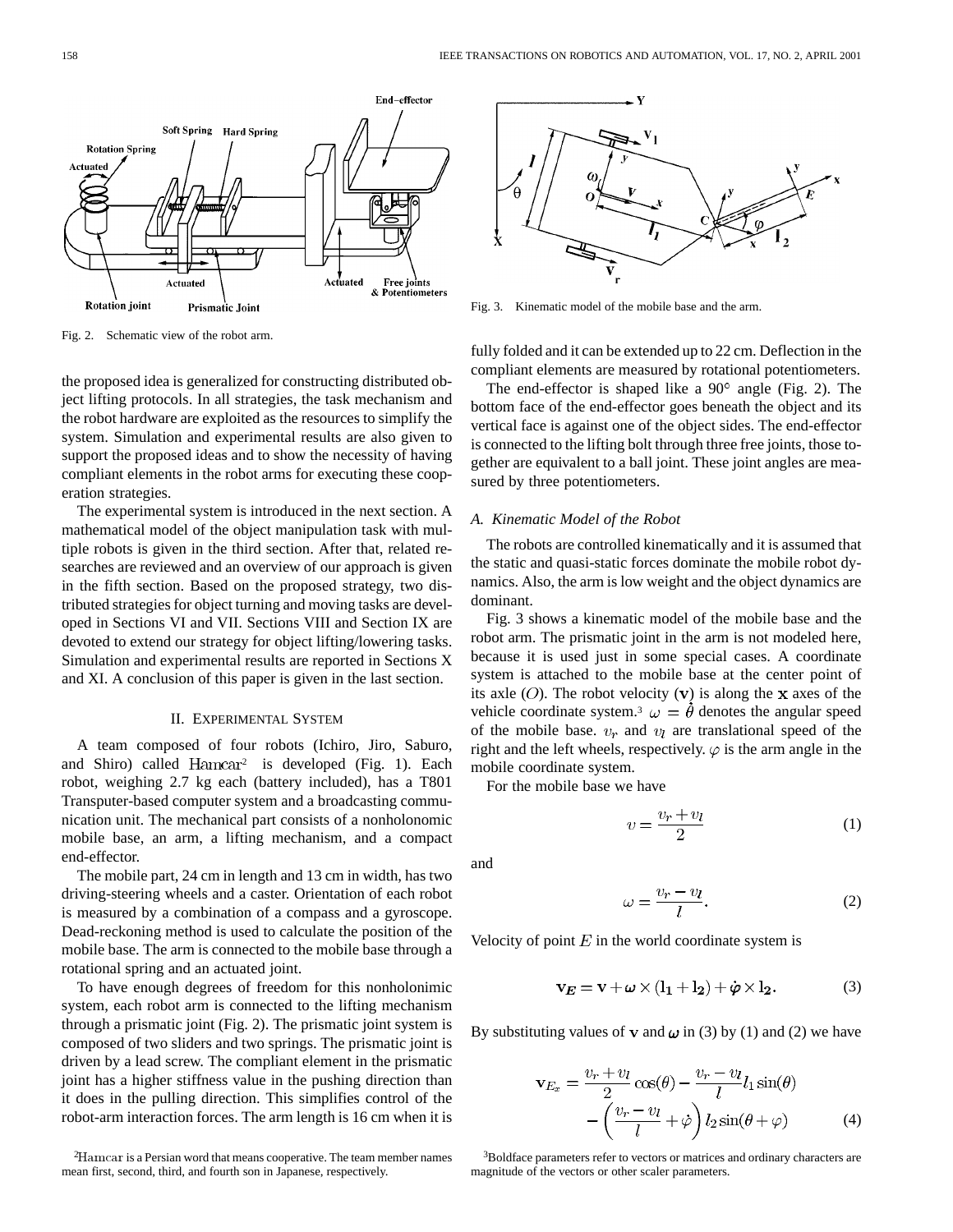

Fig. 4. A simple model of an object being rotated in a plane around point D by a group of robots.

and

$$
v_{E_y} = \frac{v_r + v_l}{2} \sin(\theta) + \frac{v_r - v_l}{l} l_1 \cos(\theta) + \left(\frac{v_r - v_l}{l} + \dot{\varphi}\right) l_2 \cos(\theta + \varphi).
$$
 (5)

In the matrix from we have

$$
\begin{bmatrix} \mathbf{V}_{E_x} \\ \mathbf{V}_{E_y} \end{bmatrix} = \mathbf{J}(\theta, \varphi) \begin{bmatrix} v_r \\ v_l \\ \dot{\varphi} \end{bmatrix}
$$
 (6)

where  $\mathbf{J}(\theta, \varphi)_{2\times 3}$  is the Jacobian matrix.

There are some situations where the robot is required to push the bulky object in the arm direction (along the  $x$  axis in the effector coordinate system) or change the arm-object angle without pushing or pulling the object. Mathematically, for the mobile-arm joint  $(C)$  in the arm coordinate system  $(E)$  we have

$$
\mathbf{v}_{C_x} = v \cos(\varphi) + l_1 \omega \sin(\varphi) \tag{7}
$$

and

$$
\mathbf{v}_{C_y} = -v\sin(\varphi) + l_1\omega\cos(\varphi) \tag{8}
$$

and

$$
\begin{bmatrix} \mathbf{V}_{C_x} \\ \mathbf{V}_{C_y} \end{bmatrix} = \begin{bmatrix} Q \\ R \end{bmatrix} \tag{9}
$$

where  $Q$  and  $R$  are two real and independent values corresponding to the desired pushing force and the required angular velocity of the arm around point  $E$ , respectively.

## III. MATHEMATICAL DESCRIPTION

In the next section, we will compare the basic ideas in different object manipulation schemes from the task allocation and the coordination points of view. Therefore, a simple mathematical model of the system is developed in this paper.

Assume we wish to turn a two-dimensional object<sup>4</sup> (Fig. 4) around point  $D$ . The object is of mass  $M$  and  $I$  is its moment of inertia at its center of gravity  $C$  about the  $\bf{Z}$  axis with unit vector . In Fig. 4, the robot-object interaction forces and torques are denoted by  $\mathbf{F}_i$  and  $\mathbf{T}_i$ :  $i = 1, 2, \dots, n$ , where *n* is the number of the object manipulating robots.  $r_i$  denotes the position of the ith robot-object contact point in the object coordinate system.

The desired error function of the object configuration is defined as

$$
\ddot{e}_r + C_r \dot{e}_r + K_r e_r = 0 \tag{10}
$$

where  $e_r = \theta_{\text{desired}} - \theta$  and  $C_r$  and  $K_r$  are the desired rotational damping and spring coefficients of the object, respectively. Then, to make the object angle follow its path, the net torque on the object must be<sup>5</sup>

$$
\sum_{i=0}^{n} (\mathbf{r}_i \times \mathbf{F}_i + \mathbf{T}_i) = I(C_r \dot{e}_r + K_r e_r + \ddot{\theta}_{\text{desired}}) \mathbf{k}.
$$
 (11)

We call this relation, (11), the *move* equation.

Let  $a_c$  and  $a_d$  represent the acceleration of the object center of gravity and of point D, respectively. Assume  $\omega = \theta$  is the angular velocity of the object and  $\alpha = \dot{\omega}$ . Then we have

$$
\mathbf{a}_d = \mathbf{a}_c + \boldsymbol{\omega} \times \boldsymbol{\omega} \times \mathbf{l} + \boldsymbol{\alpha} \times \mathbf{l}.\tag{12}
$$

The object can be turned around point D if this point is kept stationary at its initial position  $R_{d0}$ .<sup>6</sup> Assume the error function in position of point D is

$$
\ddot{\mathbf{e}}_d + \mathbf{C}_p \dot{\mathbf{e}}_d + \mathbf{K}_p \mathbf{e}_d = \mathbf{0} \tag{13}
$$

where  $\mathbf{e}_d = [\mathbf{R}_{d0_x} - \mathbf{R}_{d_x} \quad \mathbf{R}_{d0_y} - \mathbf{R}_{d_y}]^T$  and  $\mathbf{C}_{\mathbf{p}}$  and  $\mathbf{K}_{\mathbf{p}}$ are two  $2 \times 2$  diagonal matrices of the desired damping and the stiffness coefficients of the object around the initial position of  $D; \mathbf{R}_{d0}$ . Equation (12) shows that there is a nonlinear coupling between the rotational velocity of the object  $(\omega)$  and  $a_d$  if the rotation center and the mass center of the object are not identical. Therefore, to realize the path described by error function in (13), the effect of the object rotation on acceleration of point  $D$  must be canceled out. In other words

$$
\sum_{i=0}^{N} \mathbf{F}_i = M(\mathbf{Q} + \mathbf{C}_{\mathbf{P}} \dot{\mathbf{e}}_d + \mathbf{K}_{\mathbf{P}} \mathbf{e}_d)
$$
(14)

where  $\mathbf{Q} = [-\omega \times \omega \times 1 - \alpha \times 1]^T$ .

We refer to this equation as the *constrain* equation.

After changing the desired path of point  $D$  to a straight line and fixing the goal configuration of the object to its initial value, the above formulation also describes the dynamics of the system when moving the object on a straight line.

# IV. RELATED WORKS

Cooperation strategies for object manipulation mainly differ in the level of distributability, dependency on the model of the overall system, nature of the system (being dynamic, quasistatic, or static), utilization of the system resources, the accuracy of object path following, and the volume of data to be communicated by the robots. Therefore, the existing strategies are discussed from these points of view.

#### *A. Centralized Systems*

The main concept of the centralized strategies is that the central controller calculates the desired wrenches on the object

<sup>4</sup>We consider a two-dimensional system for simplicity of the discussions. Similar equations can be developed for a three-dimensional case.

<sup>5</sup>The equations of translational and rotational motion of the object can be unified in a compact matrix form [20], however, here we keep them separated for further discussions.

<sup>&</sup>lt;sup>6</sup>This is equivalent to say that point  $\bf{C}$  must move on a circle of radius l centered at D.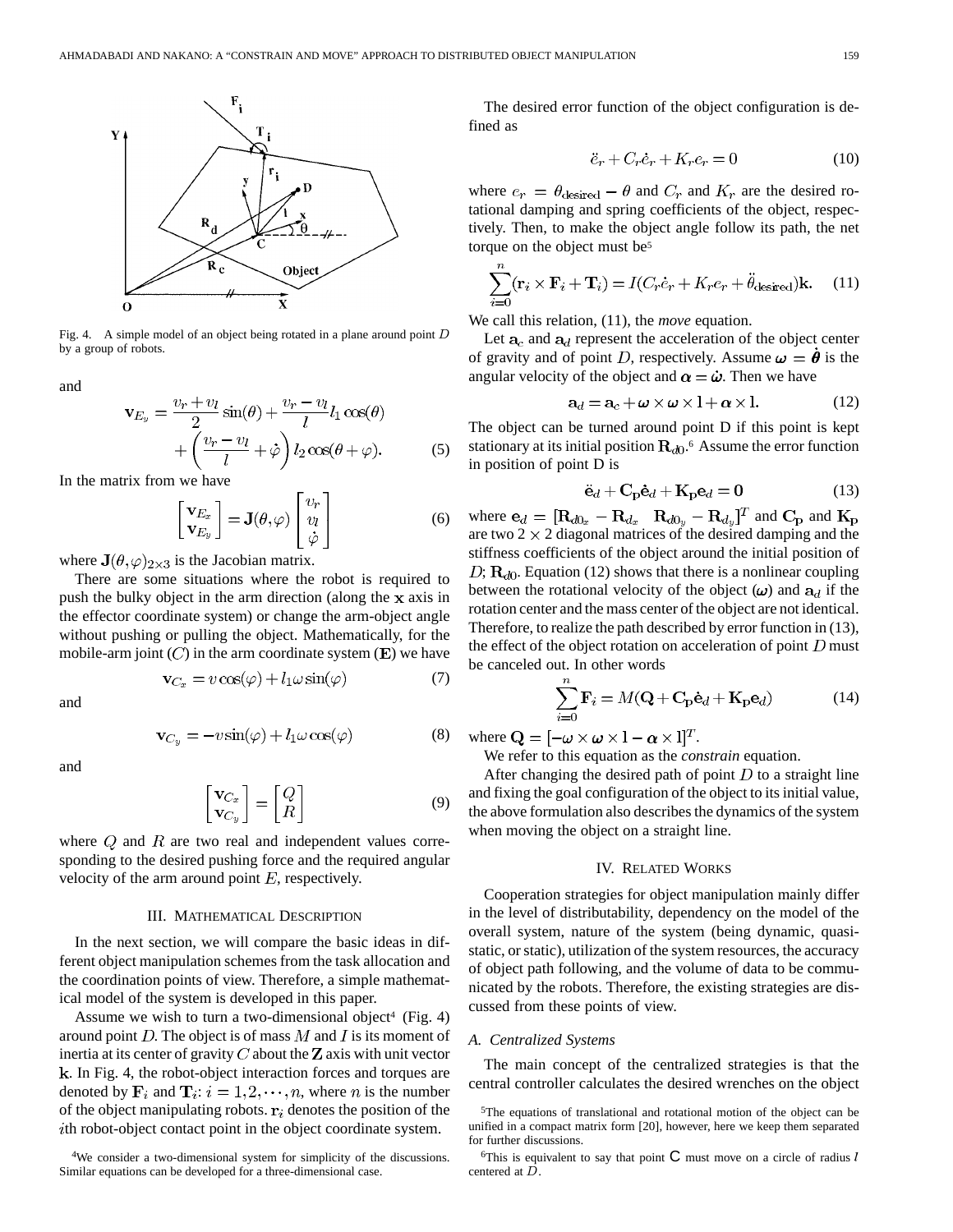$[(11)$  and  $(14)]$  and the required internal forces to stabilize the robot-object contacts, e.g., [14], [15], [20], [36], and [42].

In most of the centralized systems, all of the robots are engaged in both accomplishing object moving (11) and object constraining subtasks (14), e.g., [20]. Therefore, theoretically, they have a high efficiency in accomplishing the task, as the system can be optimized when operating.

To simplify the calculations in some systems, task of a group of robots is constraining the object and the rest of them turn the load, e.g., [6], [32], and [33]. In these approaches, even though the task of the robots are different, yet the central unit must calculate the robot-object wrenches.

In some of the centralized systems, each robot arm has its own controller and executes a local feedback loop. In a group of these works, some parts of the central unit tasks are transferred to the robot arm controllers, e.g., [15].

Regardless of the local controller tasks, all of the above-mentioned systems depend heavily on the central unit. Therefore, these systems are very vulnerable to failure of the central unit. In addition, a communication medium with high bandwidth is required in such systems.

#### *B. Leader–Follower Approaches*

Some researchers have proposed some leader–follower schemes to make decentralized cooperation strategies, e.g., [16], [17], [21], and [35]. In these approaches, the collaboration and the coordination strategies are simplified.

Leader–follower systems are based on the idea that the leader moves its effector-object contact point on the defined path and the other robots follow the object while keeping their effectorobject contact forces in a defined ranges. In other words, the leader must constrain (11) and move (14) the object by itself.

In a leader–follower system, the possible wrenches to be applied to the object is restricted by the nature of the leader-object contact (i.e., joint, friction, or frictionless contact) and the maximum wrench that the leader can produce. Also, abilities of the follower robots are not utilized in the directions the leader is active. Also, to have a reliable system, we must have more than a would-be leader in the system which means a lower efficiency and a higher cost.

# *C. Some Other Schemes*

The system presented in [11] and [12] is based on a combination of distributed and centralized architectures. In this system, the robots suspend a payload and carry it along a desired path. The object path planning and force distribution are done by one of the robots and some of the staff robots solve local kinematic and dynamic path planning problems.

In [1], a semi-autonomous system to perform cooperative object handling tasks by a small team of human and robotic agents is introduced. The system architecture and the role of each agent are the main topics of this paper.

To move an object on a desired path, Brown and Jennings [4] divided the task into pushing and steering jobs and allocated each subtask to one mobile robot. Then, each robot executes its job while being compliant to the object movements. The system is quasi-static and there is no strict control on the object path. In



Fig. 5. The guide rail constrains the object in all directions except along the desired path.

addition, the robots must let the object slides on them, which is not practical for most of object manipulating systems, especially when the dynamic forces are present.

Mataric [19] proposed a synchronized turn-taking approach to show the effects of using direct communication in sharing tasks between two box pushing robots. Each robot also acts as a remote sensor for its teammate.

In ALLIANCE architecture [29], [30], a message broadcasting mechanism is applied to enable each robot to take a proper action at any moment.

In light of information invariants [8], [9], Donald and his colleagues [7] designed some quasi-static object manipulation protocols to control the object angle and its position in one direction.

Wang *et al.* [38], [39] developed a cooperative behavior-based robot system for object manipulation (BeRoSH). There is no control on the object path.

Rus and her colleagues [32] proposed a quasi-static cooperation strategy to turn an object. In their method, one member of the team pushes the object against the stationary robots. The resulting torque makes the object to slide on the fixed robots and to rotate.

In their system, the object must slide on the robots, and turning the object around a defined point or moving it along a straight line is not possible.

# V. AN OVERVIEW OF THE NEW APPROACH: A LESSON FROM MECHANICAL SYSTEMS

When designing a mechanical system, the first thing to consider is to arrange the bearings and fixtures to constrain the parts properly. In other words, the parts are free in the directions they are supposed to move and are fixed in the others. Having a properly arranged constraining parts, an actuator can move the system in the designed way. This means, the actuator is not concerned with constraining undesirable movements of the moving parts. Moreover, since the bearings can bear some undesirable wrenches, small errors in directions of the actuator forces are durable.

For example, when moving an object on a guide rail (Fig. 5), the object-rail interaction forces constrain the object so that it can only move along the rails.

In such situations, the main job is to control the object along its desired path in such a way that the interaction forces do not exceed their limits or a jamming does not occur.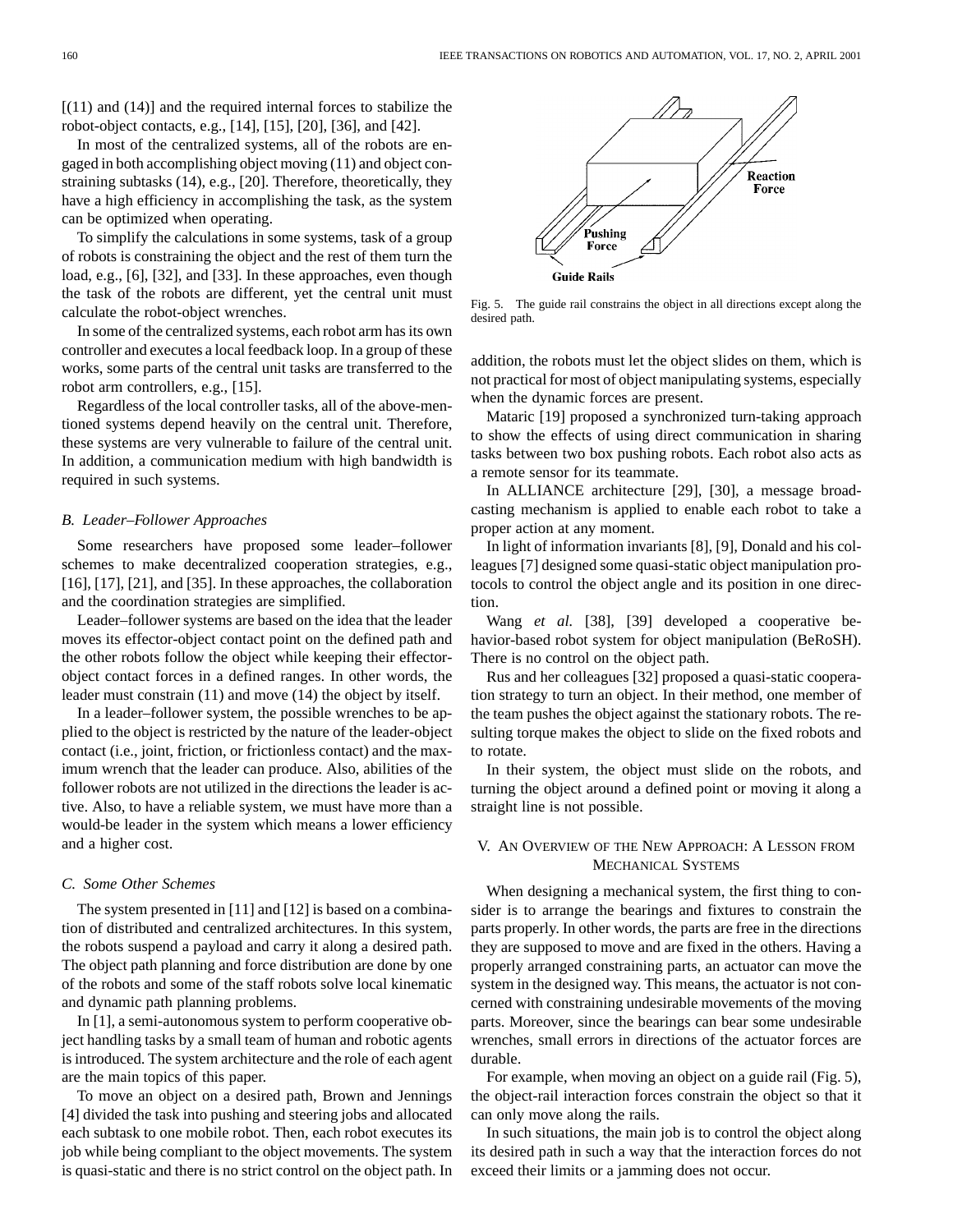

Fig. 6. To turn the object, the robots constrain it so that the desired rotation center does not move. It is like fixing some simulated (virtual) sticks to the object and jointing the sticks to some sliders moving inside a virtual guide.

The main concept of the proposed distributed cooperation strategy (*Constrain-Move strategy*) is to simulate the physical rules governing the systems mentioned above. In other words, the object manipulation task is divided into two independent subtasks. A group of the robots constrain the object along the constraint directions (14) and another team of them move the object in the desired direction (11).7 Doing so, the coordination protocol can be simplified.

As an example, to turn the object around a point in a plane (Fig. 6), the robots must constrain the object in  $X$  and  $Y$  directions and produce an appropriate torque around the object rotation axis—along its free direction. In other words, the robot-object interaction forces in the constraint directions shall make a force direction closure [22] on the object.

When moving the object on a straight line, the constraintmaking robots must make a torque closure on the object and immobilize it in the direction perpendicular to its desired path.

In this paper, it is assumed that the object is initially grasped by the robots. Each constraint-making robot measures the undesirable movements of the object and compensates them. These robots are compliant to the desired motions of the object. The task of the other team of robots is pushing the object to move it.

# VI. A CONTROL STRATEGY FOR DISTRIBUTED REORIENTATION

As in Fig. 6, the constraint on the object must be such that the dynamic forces of the object (14) can be canceled out by the constraint-making robots. Therefore, the constraint forces must span a force plane for a two-dimensional case.

There are different ways to place such constraints on an object. Among them, we are interested in those requiring minimum explicit coordination between the robot movements. In most of real world applications, the robots can only grasp the payload through a set of friction contacts. To have a stable friction con-



Fig. 7. Three robots (A, B, and C) with arm angle  $\alpha < \pi$  grasp the object through friction contacts and make a force direction closure on it. Each mobile base is controlled such that the robot-object contact point does not move in the arm direction toward the mobile base. Robots follow the object in the other directions.

tact, the robot-object interaction force must always remain inside the friction cone.

In our robot system (Hamcar, Fig. 1), the object rests on the end-effectors. Therefore, each robot may pull the object toward itself as far as the contact is stable. But, in order to avoid resorting to sophisticated control systems, the robots are instructed not to pull the object.

In Hamcar, the planer robot-object contact force, perpendicular to the robot arm, is the result of the mobile-arm joint motor torque. Therefore, if this joint is controlled as a free joint (zero torque joint), the robot-object interaction force will be along the robot arm. Therefore, main behaviors to stabilize robot-object contact are as follows.

- *Do not pull the object == Zero stretch in arm spring by controlling the mobile-arm joint movement along the arm [first raw in (9)*].
- *Zero torque at mobile-arm joint == Free joint*.
- *Keep the arm in the friction cone == Control arm-object angle by controlling the mobile-arm joint movement perpendicular to the arm [second raw in (9)]*.

Hence, at least three robots are needed to immobilize the object center of rotation.8

To make a force direction closure, as shown in Fig. 7, the robot arm directions must intersect at the desired rotation center. Also, the angle between each pair of three arm directions  $(\alpha)$ should be smaller than  $180^\circ$ .

To constrain the object passively, the constraint-making robots are position controlled in their robot-side arm directions (called position controlled direction in Fig. 7). To keep the constraint on the object when rotating it, the robots control their arm-object angle too. The main behaviors to make such constraint on the object are as follows.

- *Keep robot-object angle at*  $\theta_0 = \text{control mobile-arm joint}$ *movements perpendicular to the arm [first raw of (9)]*.
- 7These directions henceforth are referred to as constraint and free directions, respectively.

8If the robot-object contact is naturally stable, i.e., joint contact, two robots would be sufficient [26]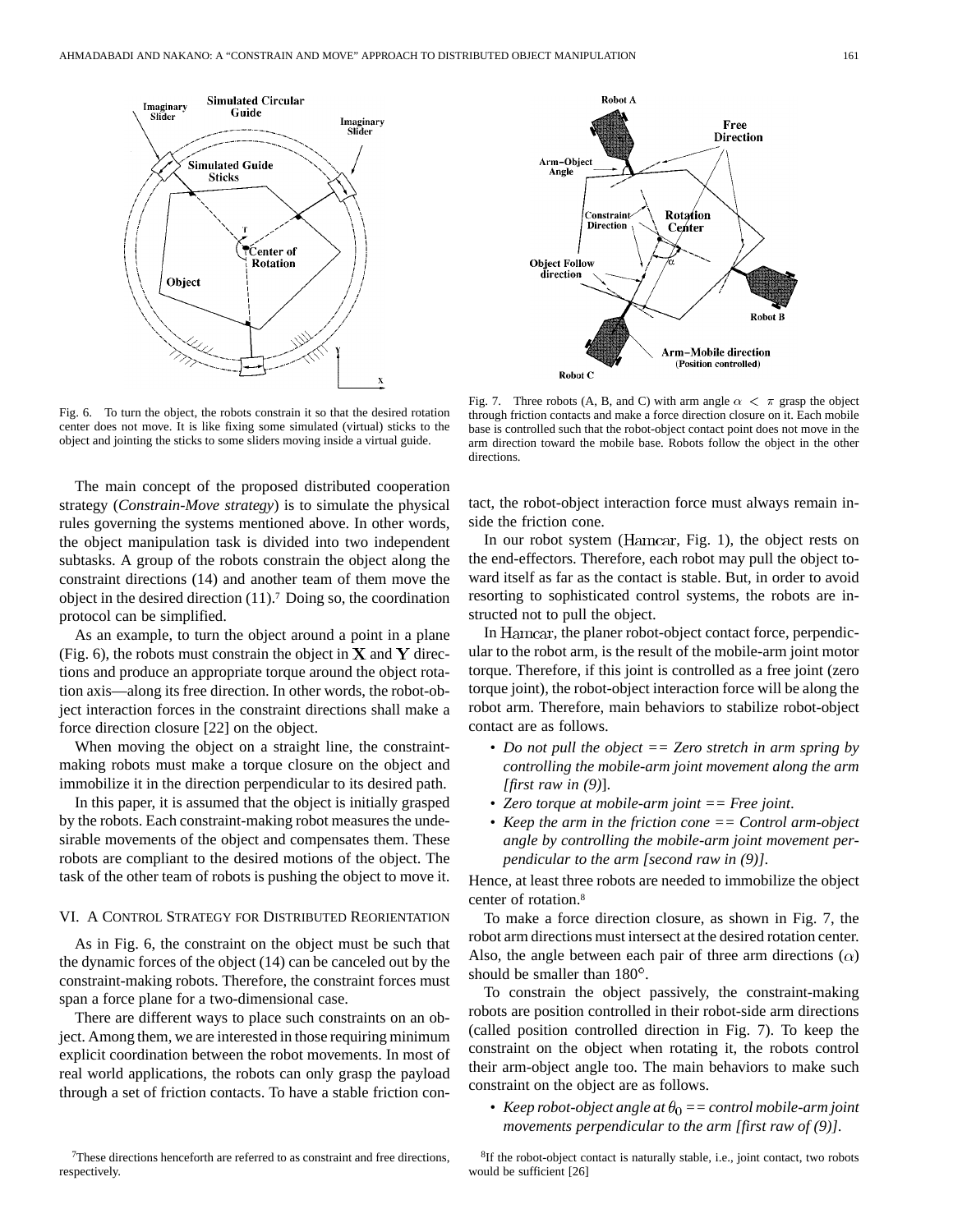- *Do not move mobile-arm joint in the arm direction == resist mobile-arm joint movements in arm-mobile direction [Fig. 7 and second row of (9)]*.
- *Follow the object in the arm perpendicular direction (equivalent to keep robot-object angle behavior).*

Additional robots are required to turn the object. Like for constraint-making robots, these robots can only push the object along their arm directions. In [26] and [28], it is discussed that, if we use a robot(s) to turn the object, the position of the object turning robot(s) must be decided so that it (they) can turn the object in both directions.

To make the initial system arrangement,<sup>9</sup> some geometrical information on the bottom face of the object is required, and we do not have to have an accurate model of the object. Knowing position of the object center of gravity, the system arrangement can be modified in a way that some dynamic load distribution indexes are improved.10

Some equivalent sets of simple and basic information systems for the robots are given in [23] and [28].

# VII. A CONTROL STRATEGY FOR DISTRIBUTED OBJECT CARRYING TASK

In *constrain and move* strategy, the constraint-making robots must resist all movements of the object that are not along the desired path. Also, they must constrain the angular movements of the object (see Fig. 8).

## *A. Constraining Strategy*

Considering the contact stability, at least three members of Hamcar must cooperate to constrain the object (see Fig. 8). Two additional robots are needed to move the object along the path.

The constraint-making robots are arranged in such a way that their arms are perpendicular to the desired path of the object, means controlling arm-object angle at a designed value  $(\beta)$ .<sup>11</sup> Each robot moves its mobile base so that its contact point does not move in its arm direction. These two behaviors of the robots are equivalent to move the mobile-arm joint on a line parallel to the designed path, passing through the desired position of the mobile-arm joint, and control the arm-object angle simultaneously12 (see Fig. 8). Therefore, the main behaviors to constrain the object are as follows.

- *Keep robot object angle at*  $\beta$  *degrees.*
- *Do not pull the object.*
- *Return the robot-object contact point on its defined path.*

Realization of these behaviors are similar to those explained in Section VI.

A strategy to reduce number of the object moving robots to four is introduced in [28].



Fig. 8. Five robots, having friction contact with the object, move the load along a straight line, Y direction. Ichiro, Jiro, and Saburo constrain the object and the remaining two robots, white ones, transfer it to the goal.



Fig. 9. Robots constrain the object with their arms and use their other arms to lift it.

# VIII. CONSTRAINING TO LIFT

As a part of their mission, the robots must lift up the object and lower it down at its goal position. When lifting or lowering the object, the main concern is keeping the object stable; i.e., preventing it from tilting much and consequently turning it over.

The concept of *constrain and move* can be directly used to fulfill the above requirement. The object could be stabilized if and only if the forces and torques tend to destabilize the object can be canceled out by the robot-object interaction forces. This condition can be satisfied if the robots constrain the object from its sides. This is equivalent to making some vertical flexible guides for the object and move it up and down (see Fig. 9).

In this system, the states of the object constrained by the robots are its roll, pith, and yaw angles. The XY position of the

<sup>9</sup>Supervisor-based, negotiation-based, and leader–follower systems are some methods that can be applied to find a proper initial configuration of the robots. 10This is one of subjects to be studied.

<sup>&</sup>lt;sup>11</sup>Angle  $\beta$  is decided on the basis of geometry of the object and the direction of the desired path.

<sup>&</sup>lt;sup>12</sup>In addition to the information each object turning robot needs, the robots must know the desired path.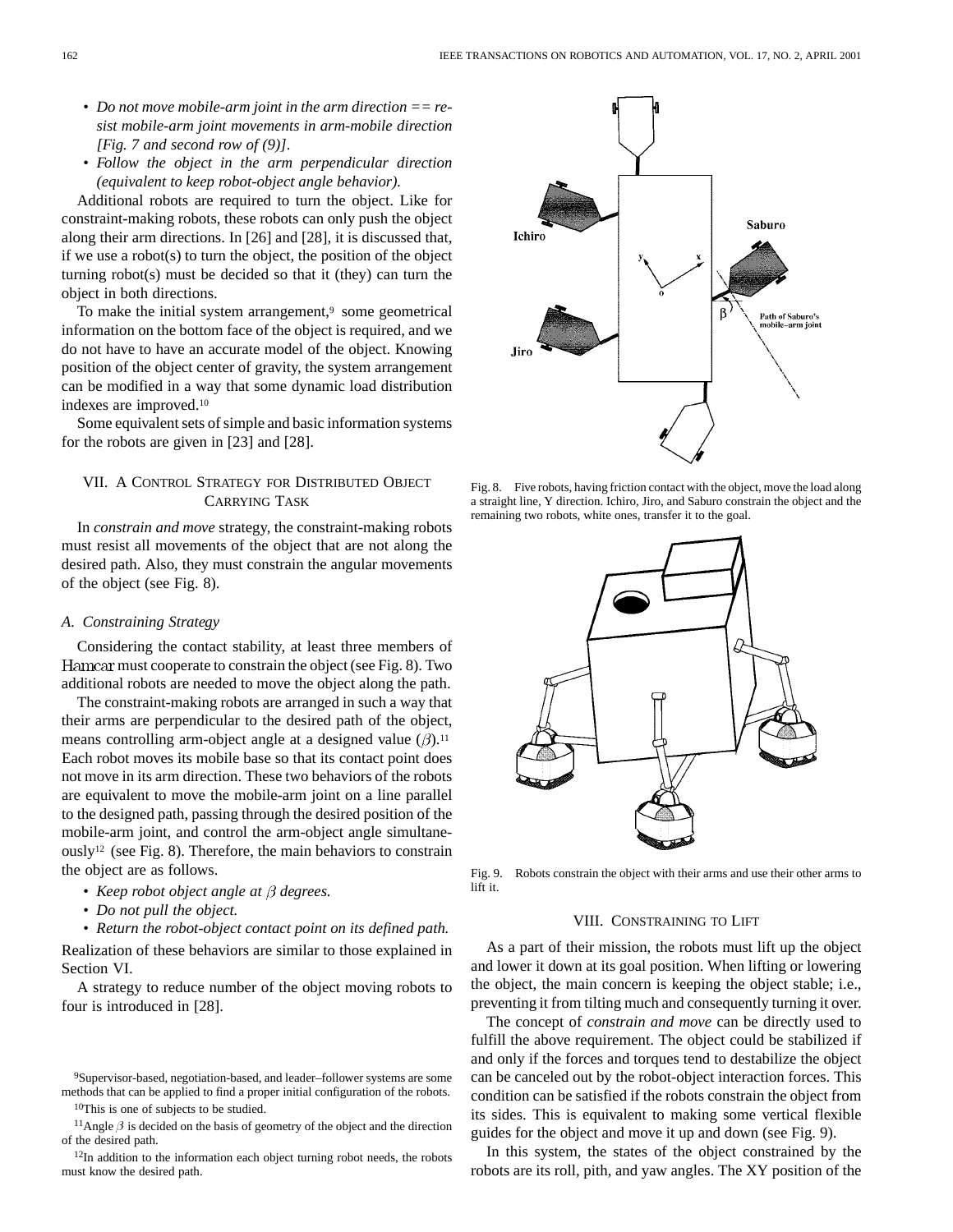

Fig. 10. ZMP and stability. A set of limits on the roll and pitch angles of the object can be found so that the ZMP remains inside the supporting area.

object is also confined passively. Vertical movement of the object is controlled by the lifting robots as long as the robot-object contacts are stable.

#### *A. Implementing a Natural Constraint*

At least four big robot arms are needed to constrain the object and a group of robots to lift it. Now we wish to remove the constraining arms from our system, in order to reduce the number and the complexity of the robots.

For lifting up, transferring, and lowering down the object, a group of cooperative fork lifting robots sustains the object on its bottom face [24]. It means that we can take benefit from gravity to partially constrain the object. Doing so, stabilizing the robot-object contact and controlling the robot-object interaction forces in a distributed fashion become much simpler.

The object inertial forces act to bring the object Euler angles to their stable values provided that the object ZMP (zero moment point) is inside the supporting area (see Fig. 10). In fact, these forces act like a nonlinear spring and produce the returning torques about the edges of the supporting area. In this strategy, the object lifting robots coordinate their motions so that the object ZMP remains inside the supporting area. This reduction in the number of the robots costs the lifting robots executing a distributed coordination protocol to fulfill the ZMP requirement.

# IX. LIFTING AND LOWERING AN OBJECT WITH MULTIPLE **ROBOTS**

Based on the relative position of each robot to the object center of gravity (c.g.), the required force to lift the object may vary from one robot to another. Also, there is a possibility that some of the robots start lifting the object with some delay or stop working for some time. Therefore, the distributed cooperative object handling strategy must cope with such situations with minimum volume of inter-robot communication.

## *A. Assumptions*

We make the following general assumptions for our system to be of some practical usage.

- Mass of the object and its center of gravity are unknown. But, some very rough estimation can be made about the object weight and the possible area where its center of gravity lies.
- Geometry of the object is known (a top view).
- When arranged, the robots can lift the object cooperatively.<sup>13</sup>
- Robot-object contact is a friction-type contact.
- Each robot knows its own position and orientation.
- The object position and Euler angles are available to the robots.
- The maximum force each robot can apply is known.
- Robots are equipped with message broadcasting units.

#### *B. A Mapping*

As discussed, the object can be stabilized as far as its ZMP remains inside the supporting area.14 Therefore, the first way to ensure the object stability is to measure the object acceleration and control it. This method in its original form necessitates implementing acceleration sensors and acceleration control.

Another way is that each robot measures its interaction force with the object and gains some kinematic information to decide what to do according to a distributed cooperation strategy. This method seems to be applicable for static systems, however, deeper considerations are needed before using it in a dynamic system. On the other hand, some force sensors must be installed in the robots and a force controller shall be used.

One of the assumptions that we made in Section IX-A is that some limits for the mass of the object and position of its center of gravity can be assumed. For an arrangement of the robots, knowing the maximum lifting power of the robots and using the lowest estimation of the object mass, maximum acceleration of the object can be calculated.

Therefore, a set of limits on the roll and pitch angles of the object can be found so that the ZMP remains inside the supporting area (see Fig. 10). Stability of the object can be ensured as long as the the object roll and pitch angles are smaller than these limits.

We have actually done a mapping by substituting the object acceleration with its Euler angles as the control parameters. This mapping is a function of the acceleration space to the configuration space. This mapping, conservative however, helps us to work with some kinematic information without neglecting the system dynamics.

Some compliance is provided at the end-effector (in the plane parallel to the object lower surface). Therefore, if the object tilt angle is small enough, there is no need for the robots to move while lifting or lowering the object.

#### *C. Two- and Three-Dimensional Systems*

To control the object tilt angle it in a two-dimensional space, each robot needs to know on which side of the object center of gravity it is located and in which direction the object has been rotated.

<sup>13</sup>This means, a proper arrangement of the robots can be made, e.g., [34] and [41].

<sup>14</sup>In this work, the object is called stable if its states are remained in defined ranges.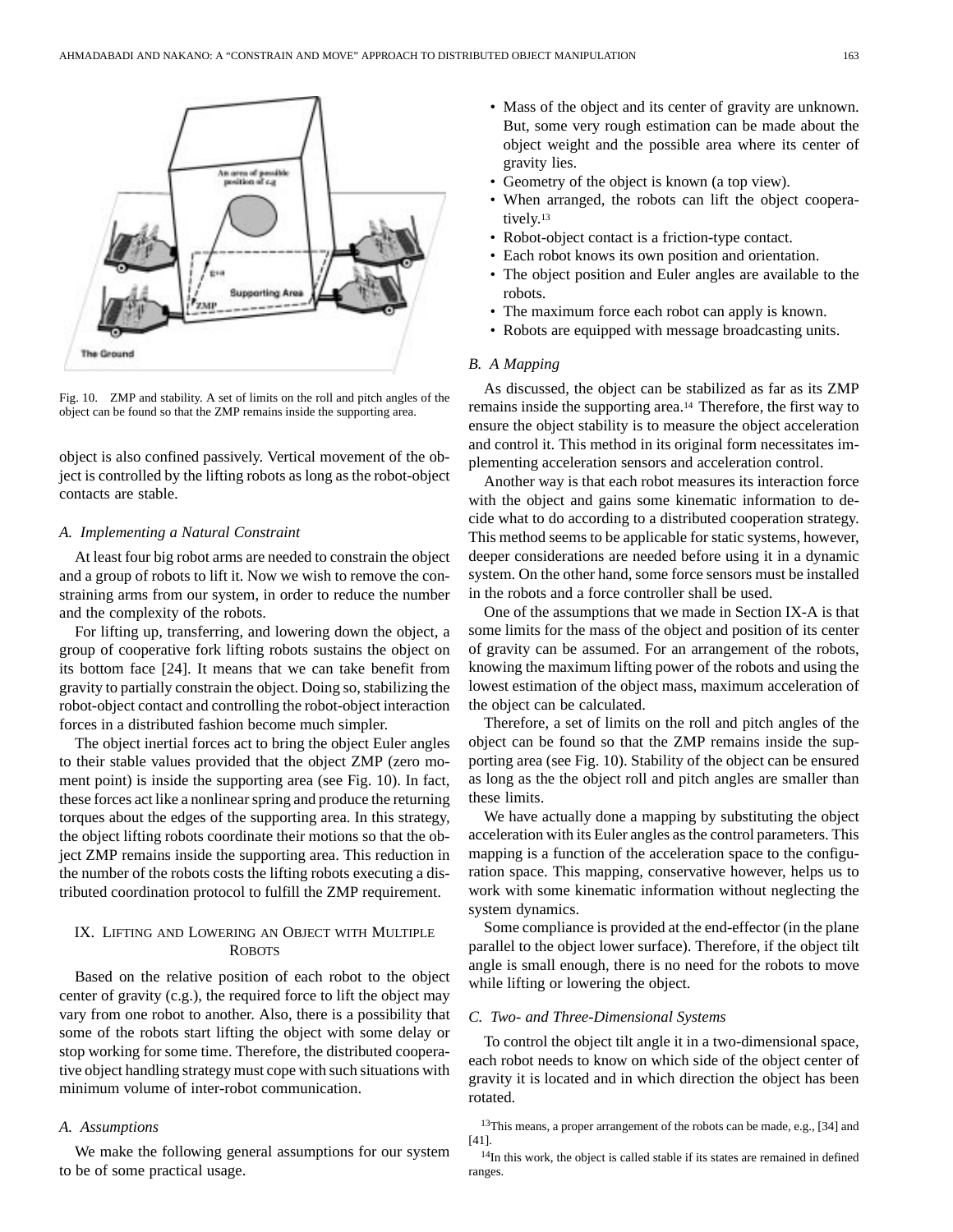

Fig. 11. Three robots lift the object in a three-dimensional space. Unlike a two-dimensional system, the direction and position of the rotation axis change according to the relative motion of the lifting robots.

The problem is much more complicated when the robots are not on a straight line—a three-dimensional case. This complexity is related to the fact that the direction of the rotation axis may change in such systems. The rotation vector is the function of the robots' relative velocity and position of their contact points (see Fig. 11).

Considering the above discussions, it is clear that the simple methods developed for two-dimensional object manipulating robots (e.g., [7] and [29]) cannot be directly applied to object lifting/lowering systems.

## *D. Control Parameter*

Difference in lifting speed of the lifting robots affects both position and direction of the instantaneous object rotation axis. Therefore, to control both roll and pitch angles of the object, lifting velocities of the cooperative robots must be controlled strictly. Coordinating lifting speed of the robots is a difficult task for a distributed team of robots without explicit communication, especially when the robots are working under different loads, some of the robots start operating with some delays, or halt their movement for a while.

Any angle sensor detects the target configuration in its coordinate system. Also, limits on the object Euler angles are usually defined in the object coordinate system. Therefore, the mapping function between each sensor and the object coordinate system must be known (see Fig. 12). But, when the roll and pitch angles of the object are small, the object tilt angle  $\tau$  is measured as

$$
\tau^{2} = (\alpha_{i} - \alpha_{s_{i}})^{2} + (\beta_{i} - \beta_{s_{i}})^{2}
$$
 (15)

when  $\alpha_i$  ( $\beta_i$ ) is the object roll (pitch) angle in *i*th coordinate system and  $\alpha_{si}$  ( $\beta_{si}$ ) is the stable roll (pitch) angle of the object in the same coordinate system.

An interesting point about  $\tau^2$  is that it is independent of the measuring system configuration. For most of the objects, zero pitch and roll angles ( $\alpha_{s_i} = \beta_{s_i} = 0$ ) is the referenced configuration. Therefore, if  $\tau^2$  is kept smaller than its maximum permitted value

$$
\tau^2 \le \text{Min}(\min(\alpha_{\text{max}}^2), \min(\beta_{\text{max}}^2)) \tag{16}
$$

the object roll and pitch angles do not exceed their specified limits.



Fig. 12. Euler angles of the object in three different coordinate systems. Other robot position vectors are also defined as vectors connecting the robot-object contact point (e.g.,  $O_1$ ) to others ( $O_2$  and  $O_3$ ) in the robot end-effector coordinate system.

# *E. A Distributed Cooperation Strategy for Lifting and Lowering the Object*

To reduce the object tilt angle when it reaches its critical value, the robots must cooperate to turn the object around a suitable axis in a proper direction. Coordinating the robots to keep the rotation axis in an arbitrary orientation is a difficult task. The task would be simplified if the robots use some special rotation axis. In this work, these rotation axis are the lines connecting each pair of robot-object contact points.

*The Cooperation Strategy:* When lifting (lowering) the object cooperatively and the tilt angle of the object reaches its limit value, the robot(s) having the lowest (highest) contact with object moves upward (downward) faster, while the other ones stop.

In this protocol, since all of the robots except the one(s) having the lowest (highest) virtual contact point<sup>15</sup> with object are stopped, the rotation axis of the object is aligned with one of the lines connecting a pair of robot-object virtual contact points. Fig. 13 shows three robots implementing the above cooperation strategy to lift or lower the object.

Stability of the proposed strategy is proved in [24].

*1) Information system:* Each robot is required to know the object angle and check whether it is the lowest/highest robot. There are some equivalent sensory systems [8] to obtain this data. These information systems are discussed in [23] and [25]. Here under, we introduce the most applicable distributed information system in which the minimum static data communication is used.

Each robot is equipped with a sensory system measuring the object Euler angles in its end-effector coordinate system (Fig. 12) and calculates the object tilt angle. Also, having the object Euler angles and position vector of the other robots (all represented in its end-effector coordinate system, see Fig. 12),

<sup>15</sup>A virtual contact point, as defined in [27], is the projection of the contact point in to a flat plane.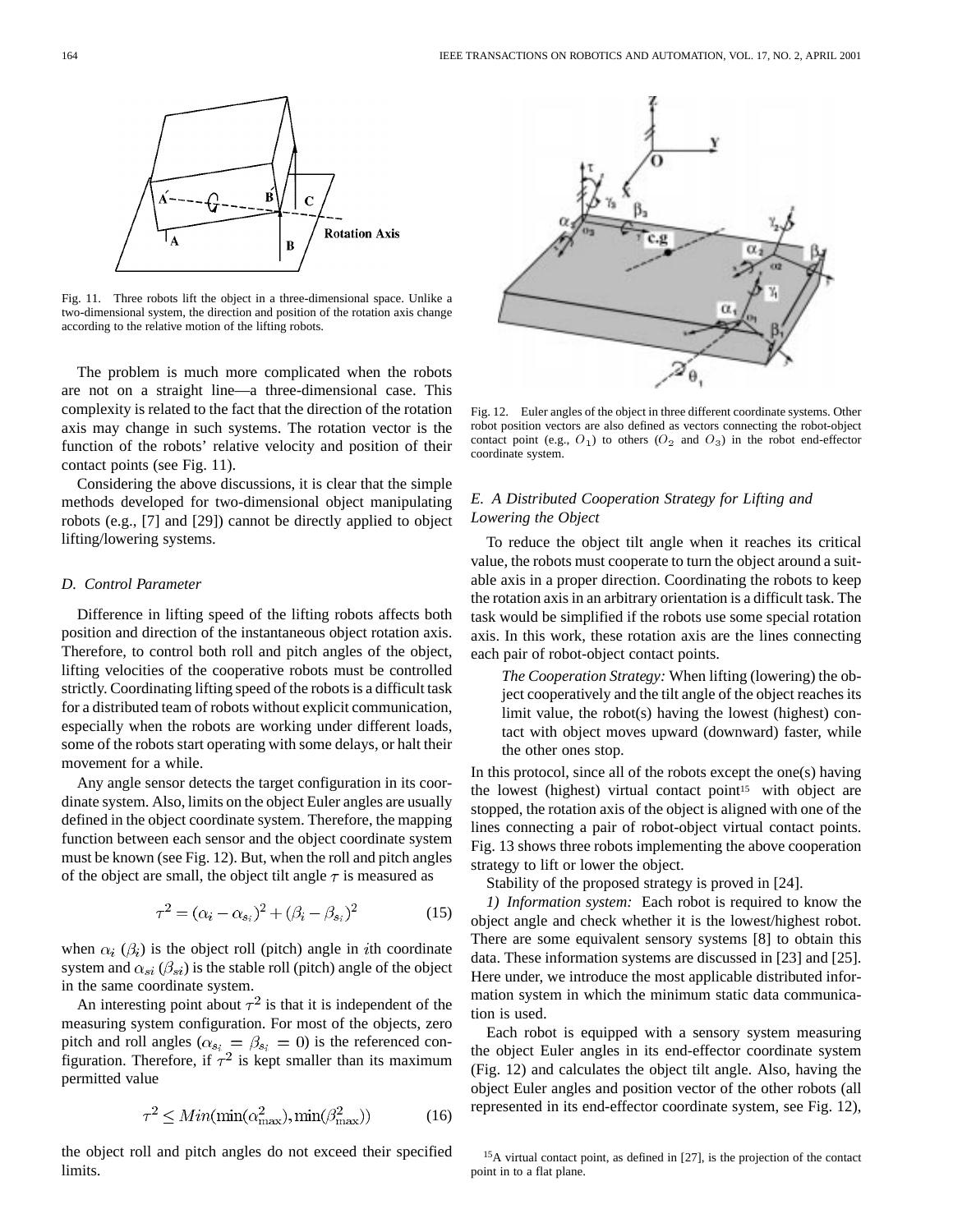

Fig. 13. An example of executing the proposed cooperation strategy. (a) The group is lifting the object and the tilt angle is reached its critical limit. In this situation, robot one is the lowest one and moves upward faster while the others are stopped. (b) To reduce the tilt angle of the object when lowering it, the third robot moves downward faster and the other robots stop.

each robot can check if it has the lowest/highest virtual contact point with the object or not.

As far as the robot-object contacts are stable, the position of the robot-object contact positions are constant, when viewed from other robots end-effector. Therefore, each robot is required to broadcast its effector-object position in the world coordinate system only when initializing the system or when there is a considerable change in its contact position with the object. A full description of the implemented communication protocol is given in [10].

# *F. Robot Controller and Behavior*

A simple controller for realizing the cooperation strategy is designed. Organization of the robot controller is based on the subsumption architecture [3].

Fig. 14 shows the controller. In this architecture, the *maintain contact* module is the lowest competitive part working to keep the robot/object contact stable.

The *accelerate* behavior tries to apply more force to the object when it is activated. In other words, it is a wild behavior and tries to accelerate the object. In conjunction with other behaviors, this module enables the robot to work under different and varying loads.

To prevent the system from moving faster than a specified speed, the lifting speed of each robot is restricted by the third layer—*do not go fast*.

When the robot is close to its goal, the *stop at goal* module takes control and damps the speed of the end-effector.

The *reduce object angle* unit aims at keeping the object tilt angle smaller than the defined value. This module (Fig. 15) consists of three layers: hurry up,<sup>16</sup> slow down, and stay firm. When the object tilt angle is going to reach its defined limit and the robot is the lowest (highest) one, it accelerates. When a robot is not the lowest (highest) member, it reduces the motor command to stop. If the end-effector speed is going to become negative (positive), the robot stays firm.

Because of having dynamic interaction forces between the robots and the object, realizing *stay firm* behavior with imple-

16Actually, hurry up and accelerate behaviors are the same modules. Here, they are separated to simplify the explanations.



Fig. 14. Robot controller to lift and lower the object in cooperation. The robot behaviors are organized in a subsumption architecture.



Fig. 15. A closeup of the *reduce object module* behavior of the robot.



Fig. 16. Geometrical model of the simulated system. Robots A, B, and C constrain the object. By changing its arm direction, robot D turns the object in both directions. There is an error in robot B arm angle with the object.

menting ordinary controllers is a hard task. But, *stay firm* can be realized easily if the lifting mechanism is not back-derivable.17

#### X. SIMULATION RESULTS

# *A. Object Reorientation*

A series of dynamic computer simulations are conducted to verify the proposed cooperation strategy and study the effect of incorporating compliant elements in the robot arms.

Fig. 16 shows the model used for the simulations. In this model, the object is a  $0.5 \times 0.3$  rectangle of unit mass and moment of inertia. The constraint-making robots (A, B, and C) are located at  $(0.15, -0.05)$ ,  $(0.0, 0.25)$ , and  $(-0.15, -0.05)$ , respectively. It is assumed that there is an error  $(\theta)$  in orientation of robot B. Also, to observe the effect of this error on the re-

<sup>&</sup>lt;sup>17</sup>This is what we call encoded robot behavior [1].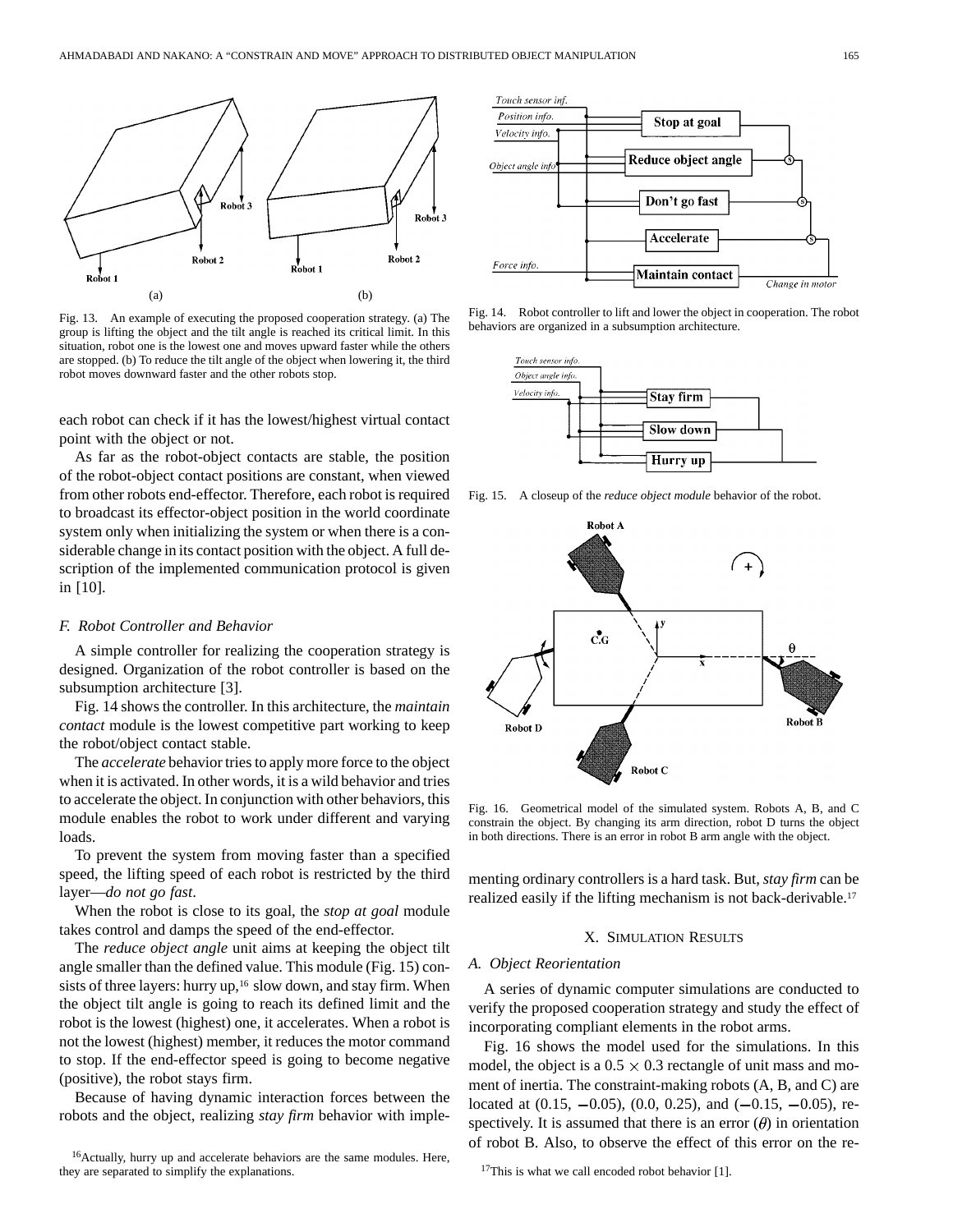

Fig. 17. (a) Locus of the object center of rotation. (b) Orientation of the object as a function of time. (c) Position of the object desired center of rotation. The robots are stiff and there is no error in the orientation of the robot arms.

sults, it is taken that the arm-object angles are constant when turning the object. The maximum force applied by the object turning robot (left-hand side robot) is set to  $1N$ . Fig. 17 shows the simulation results when the spring and the damping coefficient of the robot arms are  $10^6$  N/m and 500 Ns/m, respectively, and there is no error in orientation of the robot arms. The object center of gravity is located at (0.2, 0.2) m from the desired center of rotation.

Displacement of the desired center of rotation is quite small. Similar results were obtained for different positions of the object center of gravity. But, due to dynamic coupling between angular and linear movements of the object, some of the object instantaneous center of rotations are scattered around the desired one.

There are two main explanations for these center of rotations. When rotating the object, some robots must move forward or extend their arms to stabilize their contact with the payload. To keep constraining the object, these robots compensate their forward movement whenever the object starts pushing them back. When the robots move backward in their arm direction, velocity of their contact point can have a nonzero component in their arm-mobile directions. Therefore, during this short period, the restriction on the possible position of the object center of rotation is partially relaxed. Having limited stiffness in the robot arms is the second reason for getting such results.

In Fig. 18, there is  $2^{\circ}$  error in the arm-object angle of the right-hand side robot. Since the object has a very high rotational stiffness in the clockwise direction, the left-hand side robot cannot turn the object in this direction. In this figure, locus of the object's instantaneous center of rotation is very dense around the desired center of rotation.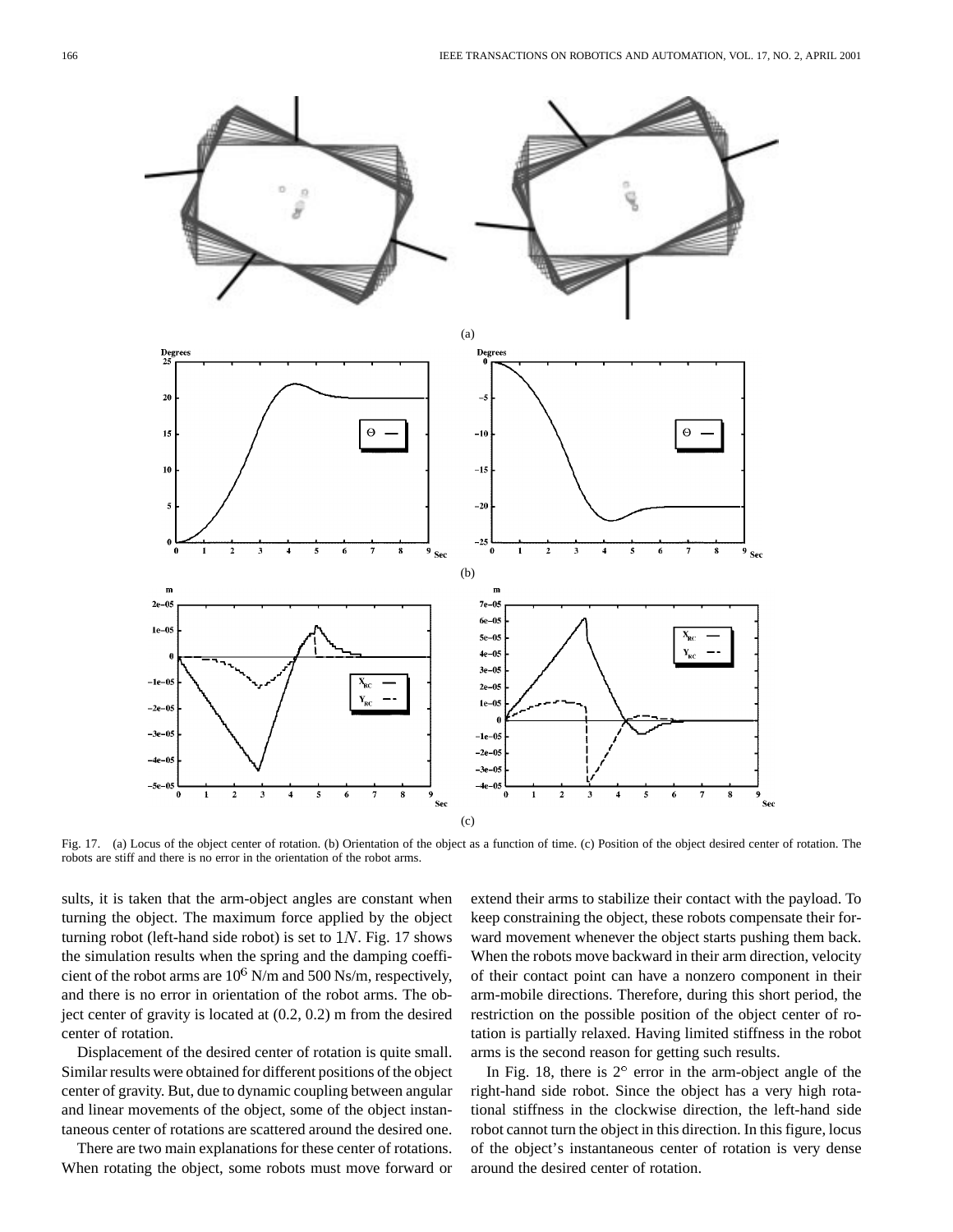

Fig. 18. (a) Locus of the object center of rotation. (b) Object angle versus time. (c) Position of the desired center of rotation. The robots are stiff and there is two degrees error in orientation of the right-hand side robot arm.

It is discussed in [23] and [26] that, by showing a compliant behavior, a robot can cover its position error to some extent. In Fig. 19, the spring and the damping coefficient of the robot arms are 1000 N/m and 50 Ns/m, respectively, and there is  $2^{\circ}$  error in the angle between the right-hand arm and the object. Compliance in each robot arm accommodates some considerable motion for its contact point in arm-mobile direction. Therefore, the jamming problem does not occur and the robots can rotate the object in both directions. Also, as the object's stiffness matrix has a component countering the clockwise rotations, some residual forces of small magnitude are observed.

Left-hand side figures in Fig. 19 shows the situation where the object is rotated 20° in the counterclockwise direction. Compared with the results in Fig. 18, position of the center of rotations are more scattered around. Therefore, we have more vibrations in the object and a larger position error.

#### *B. Moving the Object*

A team of four robots are used to simulate the dynamic object carrying system. The physical parameters of the object and the robots are the same as in Section X-A.

Position of the robot-object contact points in the object coordination system, attached to the object center of geometry, are (all in meters) as follows:  $(0.15, 0.1)$ ,  $(-0.15, -0.1)$ ,  $(-0.6,$ 0.25), and  $(-0.06, -0.25)$ .

In the developed cooperation strategy, the arm is perpendicular to the designed path of the object. Also, the arm-object angle must be smaller than the friction cone angle (Fig. 8). Therefore, there is a limit on the maximum angle of the desired path. Consequently, the robots may have to move the object to the goal in more than one step. A simple path planning method to find the via points and paths are given in [27].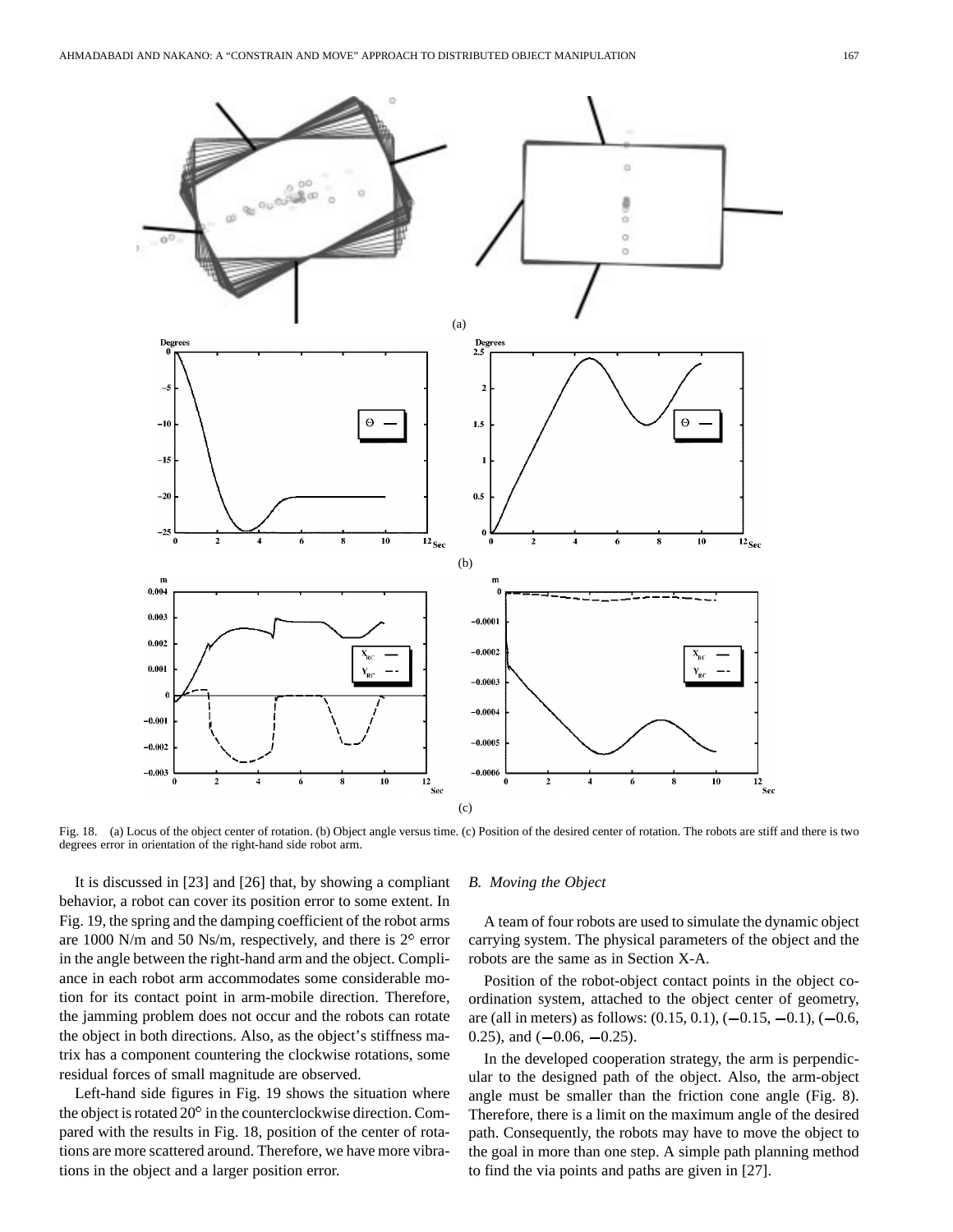

Fig. 19. (a) Locus of the object center of rotation, (b) position of the object desired center of rotation, and (c) the robot-object interaction forces. There is 2° error in the arm-object angle of the right-hand side robot. The spring and the damping coefficients of the arms as 1000 N/m and 50 Ns/m, respectively.

The above restriction on the path of the object is related to the type of the robot-object contact. In other words, the robots can move the object on an arbitrary straight path if their contact with the object is naturally stable (e.g., joint contact) and the robot arms are sufficiently long. This condition on the length of the arm will also be lifted if the mobile bases are holonomic.

Fig. 20 shows the robots when moving the object to its subgoal. The robots transfer the load to its final destination from there.18

## *C. Lifting/Lowering Task*

A cube of  $0.5 \text{ m} \times 0.3 \text{ m} \times 0.2 \text{ m}$  size, resting on four threedimensional springs and dampers, is chosen as the object. Also, goal of each robot in the Z direction is set to 0.09 m above the ground.19 Moreover, it is assumed that the maximum permitted object tilt angle and the maximum speed of each lifter are about  $2.3^{\circ}$  and  $0.011$  m/s, respectively.

A coordinate system is fixed at the object center of geometry and, its X axis is aligned with the long side of the object. XY coordinates of the robot-object contact points are located at (0.2,  $-0.13$ ), (0.0, 0.13), and ( $-0.2$ ,  $-0.13$ ), respectively. The lifting

<sup>18</sup>After stopping at the subgoal, the robots change their arm-object angle according to the requirements of the second portion of the object path.

 $19$ Goal of the robot in the Z direction is a fuzzy parameter having the value of 9 cm and 5 mm base width.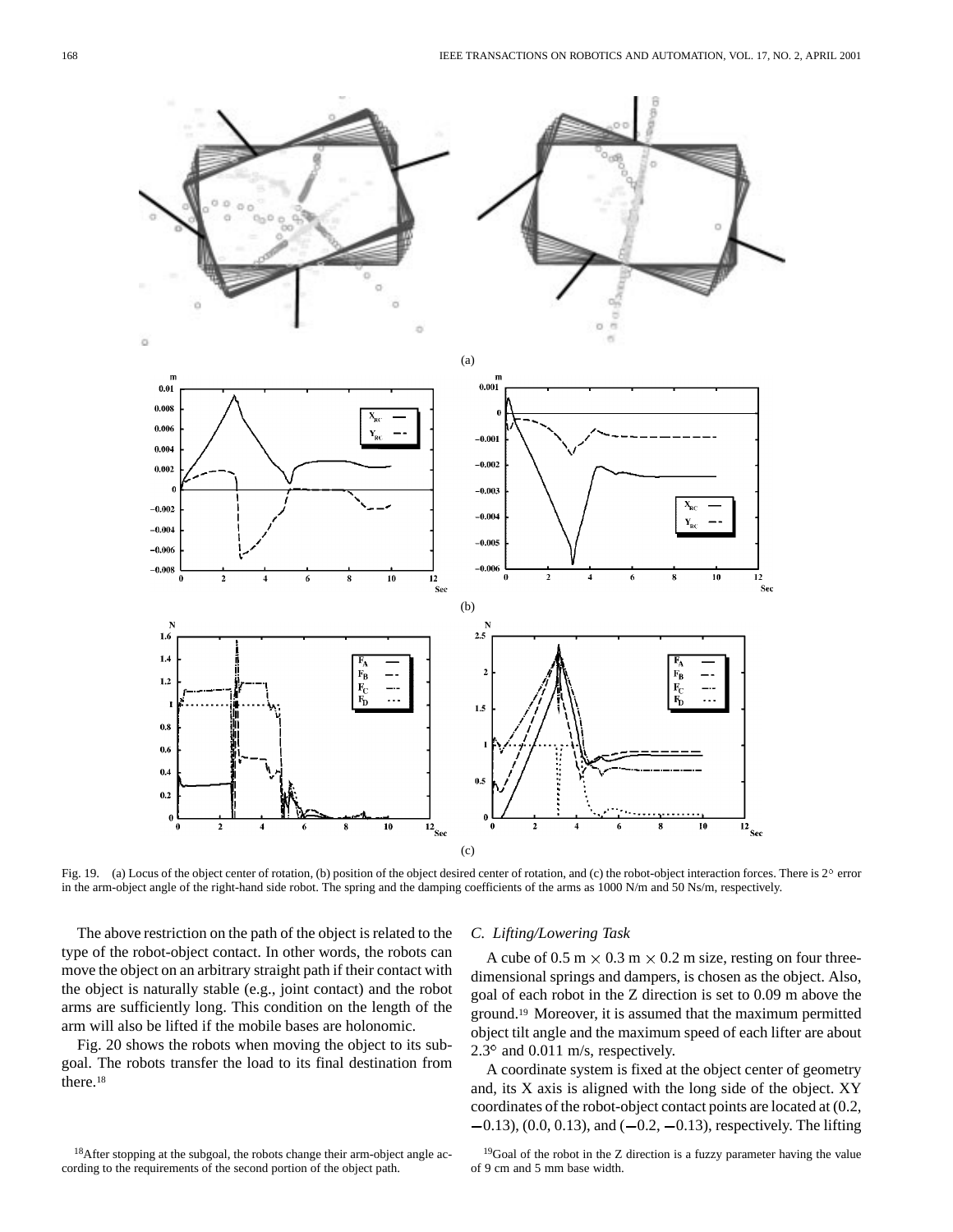

Fig. 20. Because of having friction contact with the object, the robots are not able to move it to the goal directly. Therefore, they first transfer the load to an intermediate goal.

mechanism is assumed to be nonback-drivable and, to prevent excessive shocks on the system, a spring-damper unit is located between the fork and the lifting mechanism.

Simulation results reported in [24] show that when the load distribution on the robots is relatively even, the robots are able to keep the object tilt angle in the desired range by controlling the maximum speed of the lifting actuators.

Fig. 21 shows the simulation results when mass of the object is 8 kg and its center of gravity is located at (0.0, 0.05, 0.0) in the object coordinate system. In this simulation, load on the second robot is higher than on the others. Therefore, its teammates have to wait for it many times. In fact, the second robot is not able to suspend the object in the appropriate time. Hence, *Reduce Object Angle* behavior is activated many times to keep the object tilt angle in its safe region.

In the position curve of Fig. 21, we can observe some delay in the upward movement of the first and the third robots after the object Euler angles are decreased. This behavior is due to nonback-drivability of the lifting mechanisms [27].

Fig. 22 shows the simulation results when mass of the object is 8 kg and its center of gravity is located at  $(0.04, -0.01,$ 0.0) in the object coordinate system. The results indicates that the robots successfully implement the coordination strategy and control the object tilt angle.

#### XI. EXPERIMENTAL RESULTS

The main goal of performing the reported experiments are to show the applicability of the proposed strategies and the detailed experimental data are not discussed here.

## *A. Object Transferring Task*

In the first experiment, the constraining strategy for object reorientation is tested on Hamcar robots. In this experiment, there is no robot to turn the object and the robots are expected to keep the desired center of rotation in the planned location.

In the second experiment, the total object reorientation strategy is tested.



Fig. 21. Path of the end-effectors in the vertical direction and Euler angles of the object during the lifting process of an 8-kg object with its c.g. at (0.0, 0.05, 0.0) of the center of geometry.



Fig. 22. Path of the end-effectors in the vertical direction and Euler angles of the object during the lifting process for an 8-kg object with its c.g. at (0.04,  $-0.01$ ,  $0.0$ ) of the center of geometry.

In the third experiment, the constraining strategy for object carrying task is tested when three robots constrain the object on a straight line and an external force is exerted on the object.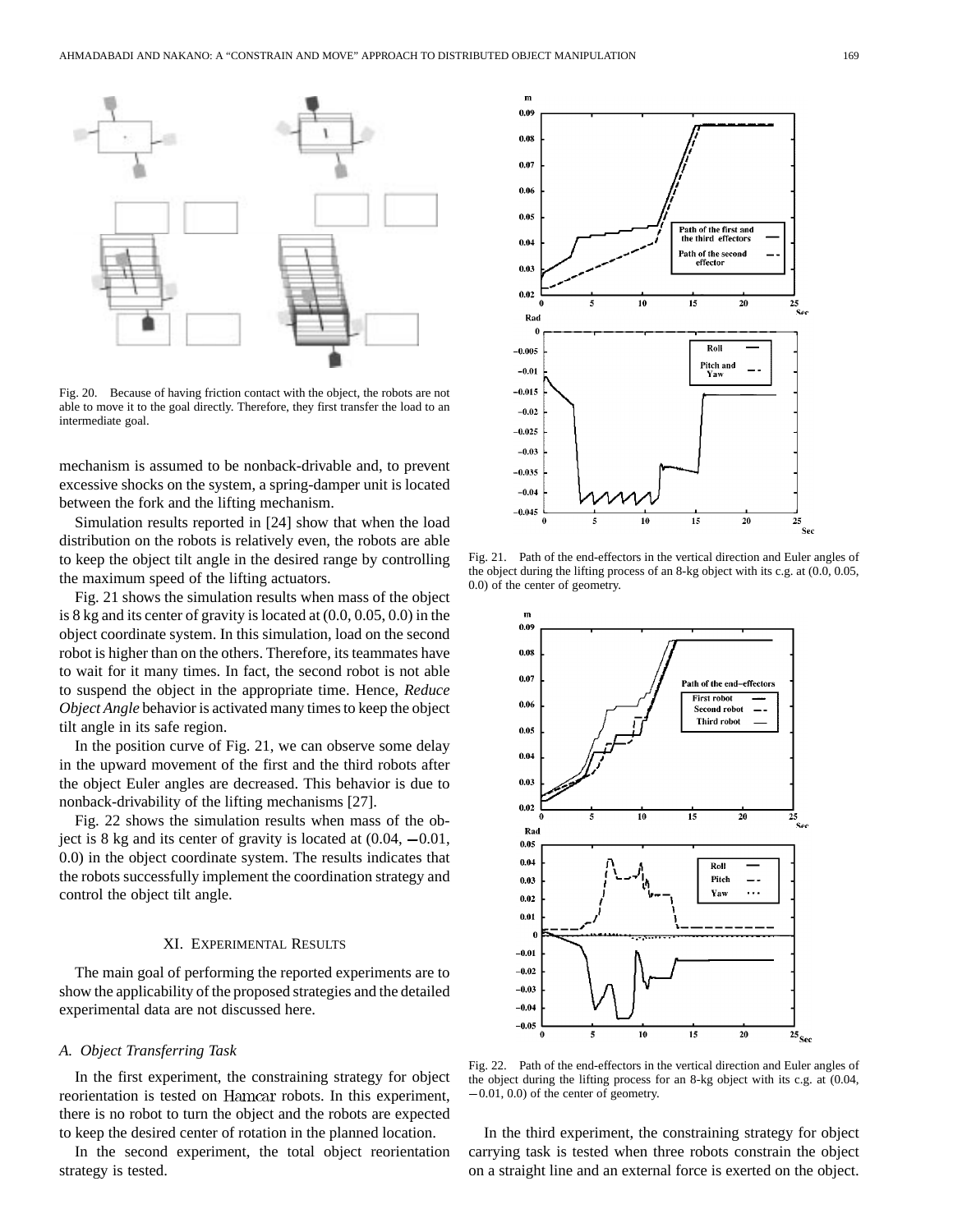

Fig. 23. Ichiro, Jiro, and Saburo constrain the object. The object rotates about the designed center of rotation when it is pushed by a sharp pencil.

The robots are expected to keep the object on its path. The last experiment is devoted to check the total strategy to move the object on a straight line in one direction.

Fig. 23 shows the robots when constraining the object. As expected, the robots make a force direction closure on the object. Therefore, the system cannot resist the external torques but cancels all of the external forces out.20

Some errors in position of the object center of rotation are observed. These are related to having error in controlling and initializing the robot-object angles, existence of compliance (software and hardware), presence of friction forces in the system, and error in dead-reckoning of the mobile bases.

Fig. 24 shows Hamcar when turning the object. In this experiment, three robots constrain the payload and the fourth one turns it.

Fig. 25 shows the result of a simple experiment when three robots constrain the object to move it in the direction toward the camera. As desired, the object is free only along its desired path, and it is moved when a small force is applied.

Fig. 26 shows the experimental result when a robot pushes the constrained object toward its goal. It is noteworthy that all of these experiments are done at least ten times and about 30% failure is observed when the length of the desired path is set to 1 m. The main reason for this problem is error in the dead reckoning data. To reduce this problem, we intend to improve our dead reckoning scheme by adding new hardware to the system and compensating the wheel slippage and systematic system errors.

# *B. Object Lifting/Lowering Task*

A hard cover book of size  $30 \times 21 \times 4$  cm weighing 1.7 kg is chosen for the experiments. Successful experimental results when lifting uneven load distribution are given in [24]. In this paper, the results showing particular features of the system are reported. In these experiments, the robots are expected to lift/lower the object even when there are some delays or failures in the system.

Being able to communicate with the other robots through the environment is one of the main characteristic of the developed system. To show this feature, Saburo started lowering the object with 1.5-s delay (Fig. 27). In this experiment, without having any information about delay in Saburo's start time, Ichiro and Jiro moved the object downward until the object tilt angle reached its assigned limit and waited for Saburo to correct the





Fig. 24. Three shots of the experiments when a group of robots constrain the object and Shiro, the robot on the upper side of the object, turns it.



Fig. 25. Ichiro, Jiro, and Saburo constrain the object. The external force component in the desired direction moves the object toward its goal while the robots constrain the object.



Fig. 26. Three robots constrain the object and another robot pushes it toward its goal.

object tilt angle. After the object angle entered the safe region, Ichiro and Jiro resumed moving downward.

The system showed the same performance, say a simulated fault tolerance, under external disturbances. In this test, some external forces are applied to the system (Fig. 28). Jiro stopped under these external disturbances, and Ichiro and Saburo continued their job as far as the object angle was in the safe area. Meanwhile, Jiro did its best to overcome the external force. When the external disturbance was removed, the robots continued to move the object upward.

# XII. CONCLUSION

Learning from the mechanical systems, a new strategy, called *constrain-move* strategy, to decompose the object handling mis-

20The same response is observed when turning a crank.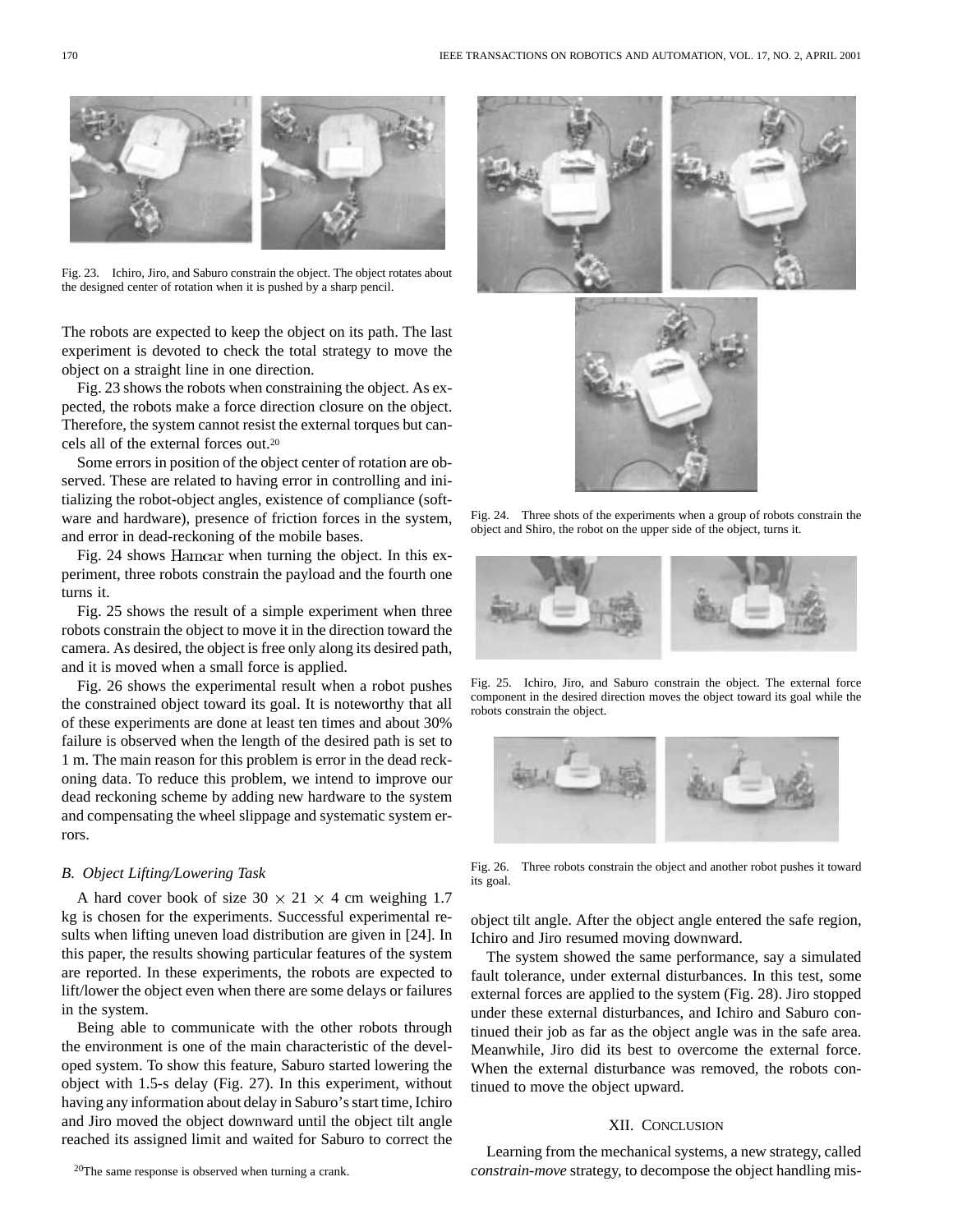

Fig. 27. The 1.5-kg object lowering process and path of the end-effectors. Saburo (the robot on the right-hand side) begins its operation with 1.5-s delay without informing its teammates.



Fig. 28. Lifting an object of 1.5-kg mass cooperatively when Jiro is under external disturbances.

sion into two independent subtasks is introduced. Based on the proposed idea, the cooperative robots passively constrain the objects in all directions but along the desired path and then move it.

In this approach, the object is free along the desired path and has small compliance (high stiffness) in the other directions. In fact, the resulting compliance is used to allocate the task to the distributed robots.

Using *constrain-move* strategy, two distributed cooperation protocols for a group of multiple mobile robots to reorient an

object about a fixed point and to move it along a straight line are introduced. The cooperation strategies are designed in such a way that stabilizing the robot-object contact is simplified.

The robots implement a position control scheme to constrain the object. Therefore, any error in position of the rigid robots locks the object movement. This problem is solved by incorporating some mechanical compliant elements in the robot arms.

*Constrain-move* concept is also used to develop a distributed cooperation strategy to lift up and lower the object cooperatively.

It is discussed that the robots may use the weight of the object as the constraining force. Therefore, there would be no need for a group of robots to constrain the load, and consequently, the size and complexity of the object handling team can be reduced.

Ability of the system to operate under different and unknown loads and its fault tolerance, a direct result of communicating through the object, are demonstrated through computer simulations and experiments.

Our robots are controlled by behavior-based controllers, however, application of the proposed cooperation strategies is not restricted to such type of controllers.

We are currently working on generalizing the *constrain-move* concept to develop distributed cooperation strategies for carrying the object along an arbitrary path. In addition, we would like to feedback some force information into the robot controllers to improve their performance.

#### **REFERENCES**

- [1] J. Adams, R. Bajcsy, J. Kosecka, V. Kumar, M. Mintz, M. Mandelbaum, C. Wang, Y. Yamamoto, and X. Yun, "Cooperative material handling by human and robotic agents: Module development and system synthesis,' *Expert Syst. Applicat.*, vol. 11, no. 2, pp. 89–97, 1996.
- [2] A. Asama, "Trends of distributed autonomous robotic systems," in *Distributed Autonomous Robotics System*. Tokyo, Japan: Springer-Verlag, 1994.
- [3] R. A. Brooks, "A robust layered control system for mobile robots," *IEEE J. Robot. Automat.*, vol. RA-2, pp. 14–23, Feb. 1986.
- [4] R. G. Brown and J. S. Jennings, "A pusher/steerer model for strongly cooperative mobile robot manipulation," in *Proc. IEEE/RSJ Int. Conf. Intelligent Robots and Systems*, vol. 3, 1995, pp. 562–568.
- [5] Y. Cao, A. S. Fukunaga, A. Kahng, and F. Meng, "Cooperative mobile robots: Antecedents and directions," in *Proc. IEEE/RSJ Int. Conf. Intelligent Robots and Systems*, vol. 1, 1995, pp. 226–243.
- [6] M. Cherif and K. Gupta, "Planning quasistatic motions for reconfiguring objects with a multi-fingered robotic hand," in *Proc. 1997 IEEE Int. Conf. Robotics and Automation*, 1997, pp. 986–991.
- [7] B. R. Donald *et al.*, "Analyzing teams of cooperative mobile robots," in *Proc. IEEE Int. Conf. Robotics and Automation*, 1994, pp. 1896–1903.
- [8] B. R. Donald, "On information invariants in robotics," *Artif. Intell.*, vol. 72, pp. 217–304, 1995.
- [9] B. R. Donald, D. Rus, and J. Jenning, "Information invariants for distributed manipulation," *Int. J. Robot. Res.*, vol. 16, no. 5, pp. 673–702, Oct. 1997.
- [10] K. Hanada, T. Takahashi, and E. Nakano, "Software architecture for constructing a mobile robot with highly independent modules," in *Proc. Fourth Int. Conf. Control, Automation, Robotics, and Vision*, vol. 2, Singapore, 1996, pp. 2902–2907.
- [11] M. Hashimoto, F. Oba, H. Nakahara, K. Imamaki, and T. Eguchi, "Trajectory generation and tracking control methods for a multiple transfer robots system," in *Proc. IEEE/RSJ Int. Workshop on Intelligent Robots and Systems*, 1991, pp. 799–804.
- [12] M. Hashimoto, F. Oba, and T. Eguchi, "Dynamic control approach for motion coordination of multiple wheeled mobile robots transporting a single object," in *Proc. IEEE/RSJ Int. Conf. Intelligent Robots and Systems*, 1993, pp. 1944–1951.